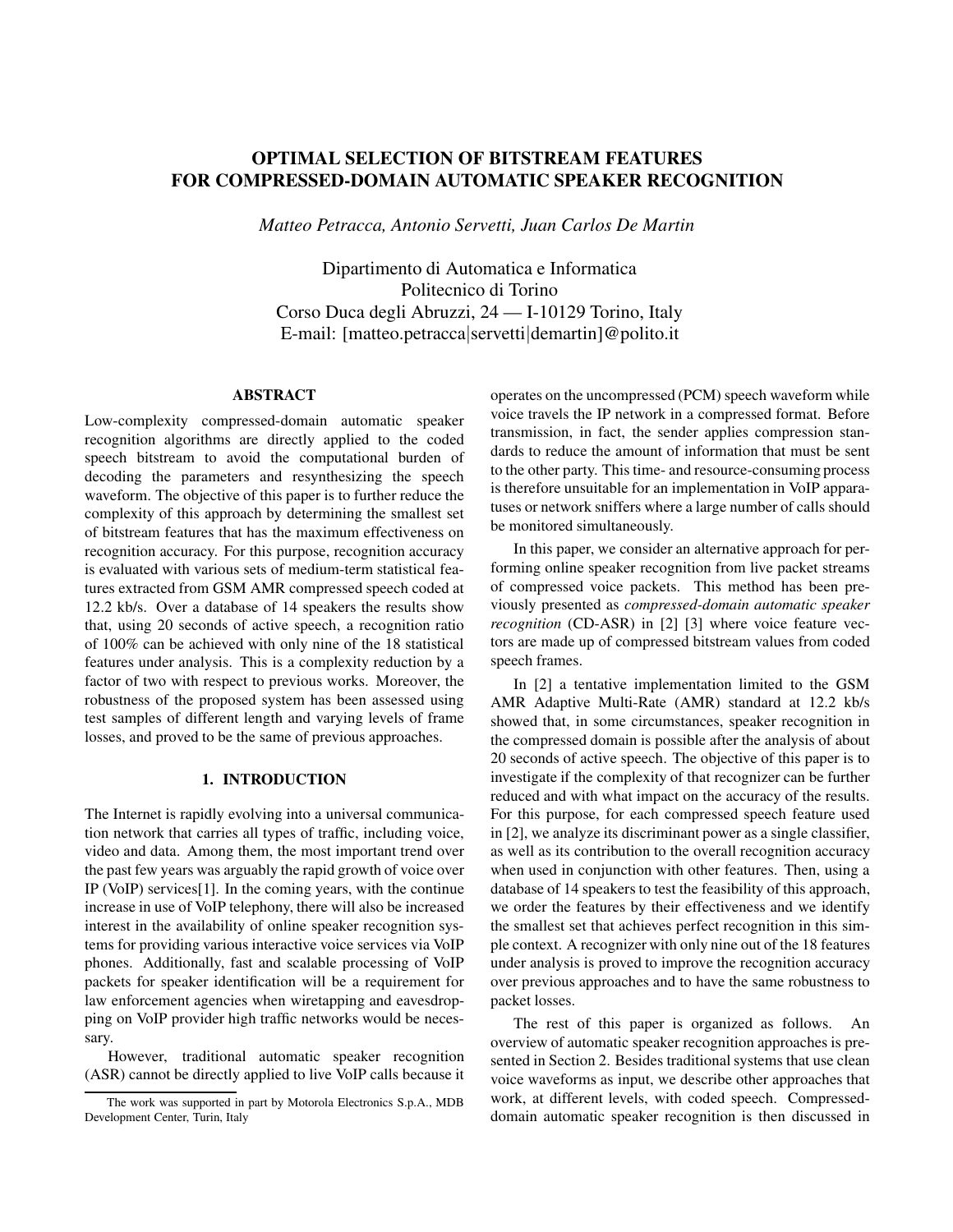

Fig. 1. In VoIP communications, the sender applies encoding standards to reduce the amount of information that is sent through the IP network. Hence, speech data traverses the network in a coded format and it has to be decoded and resynthesized at the receiver to obtain a voice signal similar to the original waveform.

Section 3 . In Section 4 we investigate the discriminant power of GSM AMR coded speech parameters for speaker recognition. The feature subset with the best tradeoff between complexity and recognition rate is then compared to previous results to evaluate its robustness to packet losses. Conclusions follow in Section 5.

# 2. OVERVIEW OF AUTOMATIC SPEAKER RECOGNITION APPROACHES

Figure 1 illustrates the encoding, transmission and decoding chain for VoIP communications. Within this context, the four mostly used ASR approaches may work, with different level of complexity and performance, at the sender with uncoded speech (1), at the receiver with decoded speech (2), at the receiver with decompressed parameters (3), in the IP network with coded speech and compressed parameters (4).

In the first, most traditional, case input material is a digitalized PCM representation of the voice waveform (i.e., *uncoded speech*). This signal is Fourier transformed into the frequency domain where the magnitude spectrum from a shorttime frame of speech is extracted. The spectrum is then preemphasized and processed by a simulated mel-scale filterbank. Finally, the log-scaled output energy of each individual filter is cosine transformed to produce the cepstral coefficients. This processing may occur every 10 ms, producing 100 feature vectors per second that are then used in a classification algorithm such as the Gaussian Mixture Model - Universal Background Model (GMM-UBM) as presented in [4].

In the recent years however, due to the widespread use of digital speech communication systems, there has been an increasing necessity of a second automatic speaker recognition approach that uses *decoded speech*. The effect of speech coding/decoding on speaker and language recognition tasks has been analyzed for several coders and a wide range of bit rates (e.g., GSM at 12.2 kb/s, G.729 at 8 kb/s, and G.723.1 at 5.3 kb/s) [5]. These studies showed that straightforward application of traditional GMM-based speaker verification on the re-synthesized speech generally degrades with coder bit rate, relative to an uncoded baseline.

A third alternative, the parametric approach, was investi-

gated to reduce the computational load related to the synthesis process [6]. In the parametric approach, the goal is to perform speaker recognition using a feature vector consisting of *decompressed parameters* representing both the all-pole spectrum and the corresponding prediction residual.

More recently, a fourth approach, compressed-domain ASR, started exploring the possibility of working directly in the compressed domain with *coded speech and compressed parameters*, so that no decoding is applied, thus lowering the computational requirements with respect to previous mentioned approaches.

Moreover, in the specific context of CD-ASR applied to live VoIP calls, some works investigated the recognition accuracy achievable using techniques able to easily scale in terms of CPU, disk access, and memory use for many data streams. Drawbacks of traditional approaches such as CPU intensive operations (i.e., Fourier transform, mel-scale filters, cosine transforms) and memory consuming algorithms (i.e., gaussian mixture models, neural networks) are rejected in favor of lightweight clustering algorithms [3] or medium-term statistical analysis [2]. One of the benefit from this tentative idea, that we are trying to investigate, would be its low memory requirement when applied over many data streams simultaneously. This is because the large volumes of data arriving in a stream may render some traditional algorithms inefficient. Using aggregation techniques, that is the process of computing statistical measures such as mean and variance that summarize the incoming stream, we aim instead at keeping constant the amount of data to be processed with respect to the length of the analysis window.

# 3. COMPRESSED DOMAIN ASR

In the literature there have been several studies on the choice of acoustic features in speaker recognition tasks. Average fundamental frequency has been found to be a useful discriminating feature, as have gain measurements, long-term speech spectra and cepstral coefficients.

In the approach under investigation, the feature space is instead derived from bitstream values of compressed speech. In this particular case our study builds on the results in [2]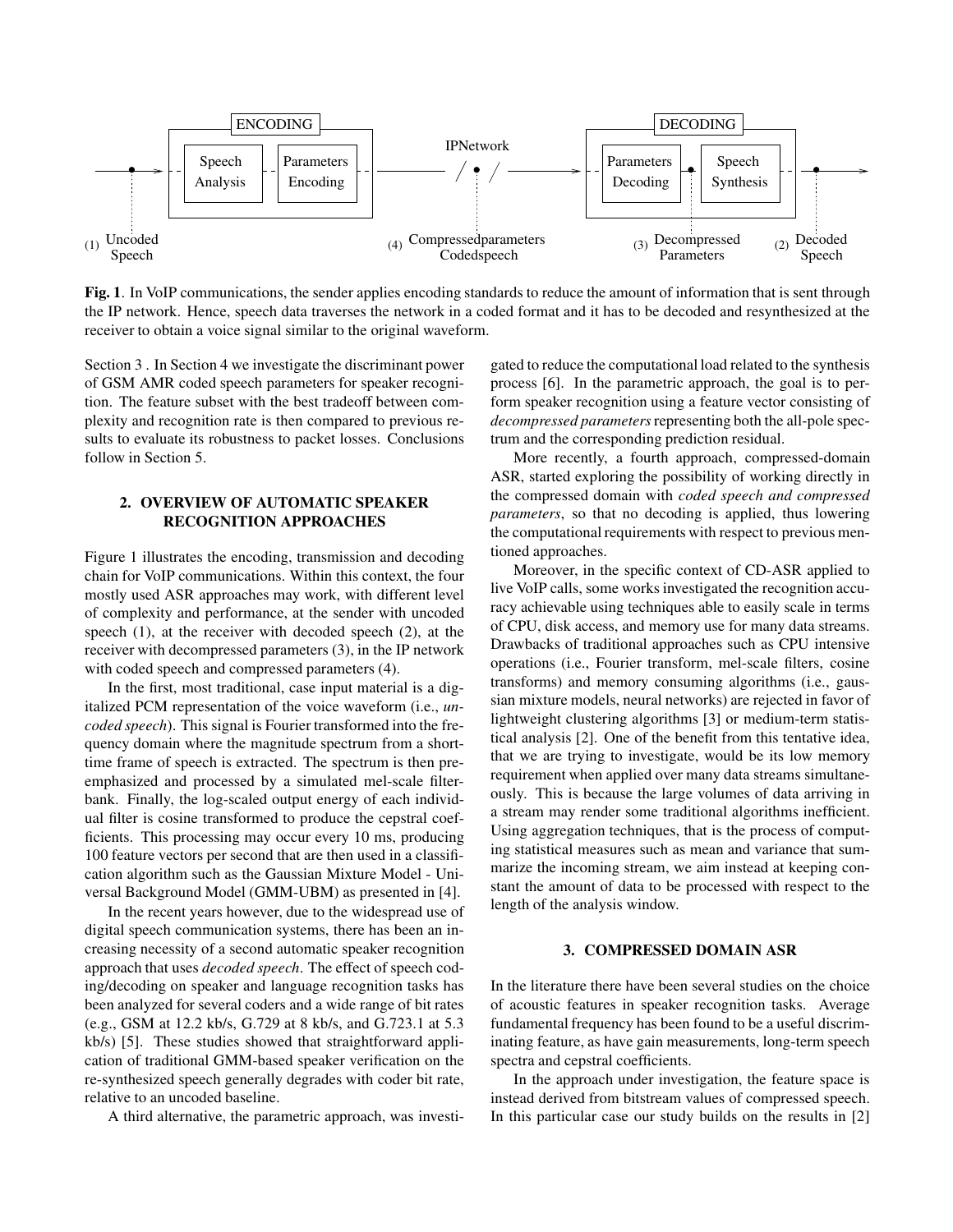

Fig. 2. Scatter plots for speakers A and B along two parameter dimensions (LSFQ1, LSFQ2) for different lengths of test samples (5, 10, 15, 20 seconds).

and regards the bitstream generated by the widely used GSM Adaptive Multi-Rate (AMR) speech coder at 12.2 kb/s, the default speech coder for GSM 2+ and WCDMA third generation wireless systems [7]. Although compressed speech parameters are non-linearly related to the more physically meaningful features, each compressed voice packet implicitly carries a set of important voice characteristics (e.g., voice tract filter model parameters, pitch delay, amplitude) that can be used to create a voice feature vector for the speaker.

In [2], parameters that appeared to give the best recognition performance were selected. For each frame, a vector, consisting of the adaptive codebook indexes of the even (ACe) and odd (ACo) subframes, the adaptive (ACG) and fixed (FCG) codebook gains, and the five vector-quantized LSFs (LSFQ1-5), was derived. The recognition algorithm was then based on the computation of the coefficient of variation (CoV) and skewness (SKEW) on sequences of those parameters. For each sequence a feature vector of 18 elements was derived. Firstly, a reference feature vector (i.e., reference model) for each speaker was estimated from a ninety second reference voice stream. Then the same measures were performed on the test streams. The squared Euclidean distances from the test streams to each speaker reference model were used as the identification criterion. Results that appeared to be promising at least for some applications were achieved with the following linear combination of COV ( $\delta$ ) and SKEW ( $\xi$ ):

$$
d(X, Y_i) = \alpha \, d(\delta_X, \delta_{Y_i}) + (1 - \alpha) \, d(\xi_X, \xi_{Y_i}), \quad (1)
$$

where  $d(a, b)$  is the squared Euclidean distance between a and b, X is the test vector to be classified,  $Y_i$  is the model vector for speaker i, and  $\alpha$  is an experimentally derived optimal weighting parameter ( $\alpha = 0.48$ ). This metric happened to score a recognition ratio of 100% in initial tests with a small speech corpora of 14 speakers recorded in normal room noise conditions.

# 4. ANALYSIS OF RECOGNITION ACCURACY IN THE COMPRESSED DOMAIN

In the previous work we proposed to use a linear combination of skewness and coefficient of variation of the bitstream parameters as a tentative low-complexity approach for speaker

recognition in the compressed domain. For the particular case of the GSM AMR speech coder at 12.2 kb/s and for a database of 14 speakers, this technique achieved good recognition accuracy after processing about 20 seconds of active speech. Experimental results showed that medium-term statistical features of compressed voice from different speakers appear to be separable. In Fig. 2, in fact, scatter plots of selected pairs of discriminant features for various lengths of the test samples illustrate a significant decrease in the dispersion of data as the sample length increases.

In this section, our objective is to analyze the recognition accuracy of each discriminant feature used in [2] in order to build a CD-ASR system of lower complexity from a subset of those features. Robustness of this new classifier is then assessed using test samples of different duration and simulating frame losses.

### 4.1. Single feature F-ratio

Intuitively, a good parameter for speaker recognition is one for which the individual speaker distributions are as narrow and as widely separated as possible. A statistic which has been found useful in quantifying this desired property is the F-ratio. The statistic is proportional to the ratio of the variance of the means of each speaker's feature distribution to the average value of the variance of each distribution. Given a total of K speakers, these expression can be mathematically defined by

$$
F = \left(\frac{1}{K} \sum_{j=1}^{K} (\mu_j - \mu)^2\right) / \left(\frac{1}{K} \sum_{j=1}^{K} \sigma_j\right)
$$
 (2)

where  $\mu_j$  and  $\sigma_j$  are the mean and variance of the  $j^{th}$ speaker's feature distribution and  $\mu$  is the overall mean of the feature distributions. Table 1 lists coefficient of variation (CoV) and skewness (SKEW) F-ratios of the coded parameters under investigation for 20-second long samples of active speech. The farther apart the individual distributions are with respect to their average spread, the higher the F-ratio. Although the F-ratio has been used as an indication of a feature's effectiveness, it is not optimal because a feature with a high ratio does not necessarily contribute more to the performance of a recognition system than a feature with a lower ratio.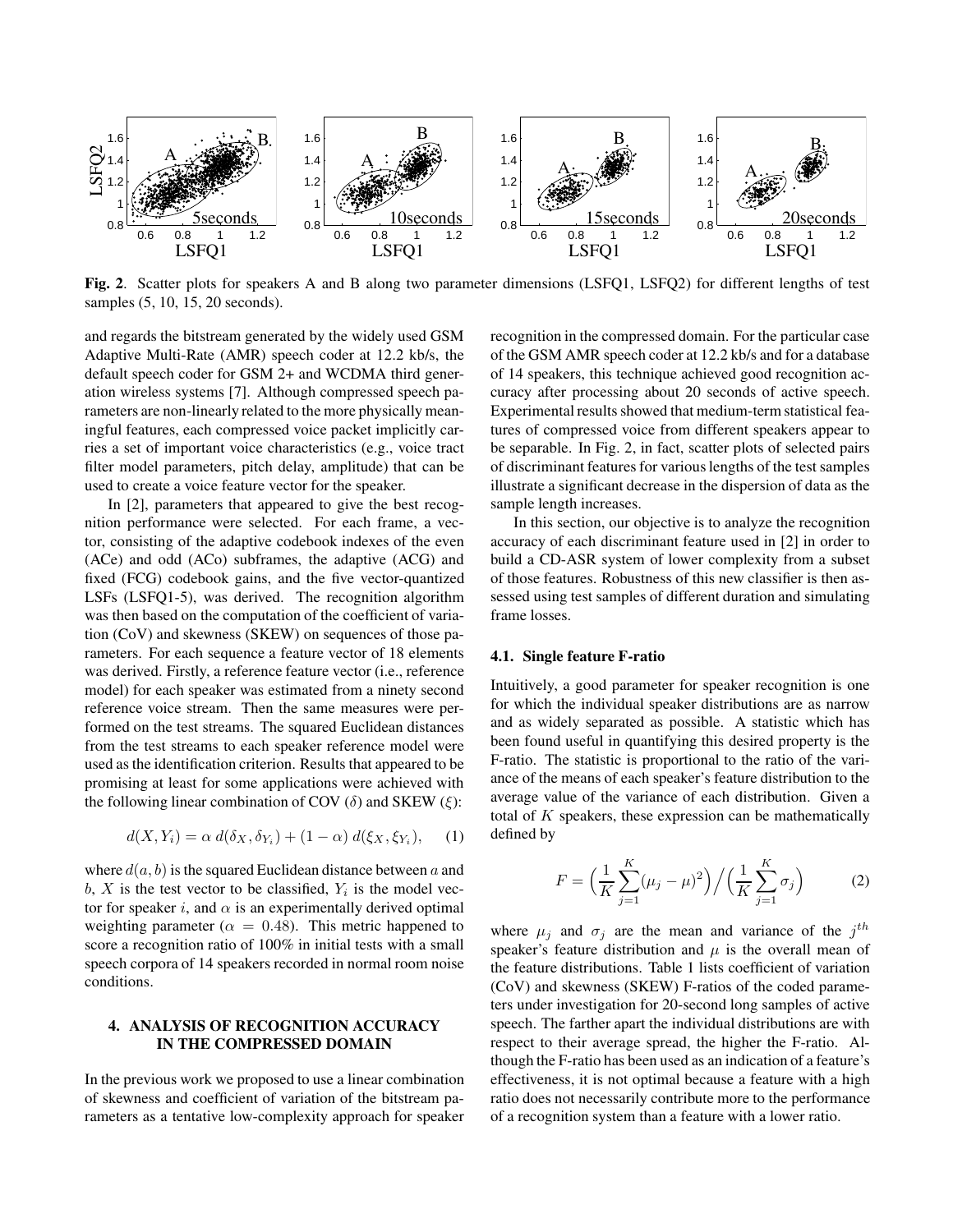|                   | <b>COV</b> |             |                      | <b>SKEW</b> |             |                      |
|-------------------|------------|-------------|----------------------|-------------|-------------|----------------------|
|                   |            | Recognition | <b>Effectiveness</b> |             | Recognition | <b>Effectiveness</b> |
| <b>Parameter</b>  | F-ratio    | Accuracy    | Order                | F-ratio     | Accuracy    | Order                |
| ACo               | 10.95      | 50.63%      | #1                   | 12.49       | 48.75%      | #2                   |
| ACe               | 4.32       | 35.00%      | #15                  | 0.10        | 6.88%       | #16                  |
| <b>ACG</b>        | 0.68       | 23.75%      | #14                  | 1.54        | 33.13%      | #17                  |
| <b>FCG</b>        | 3.26       | 30.00%      | #13                  | 1.19        | 16.88%      | #7                   |
| LSFO1             | 0.37       | 32.50%      | #12                  | 1.40        | 30.62%      | #4                   |
| LSFO <sub>2</sub> | 0.41       | 27.50%      | #18                  | 1.68        | 21.25%      | #6                   |
| LSFO3             | 0.65       | 18.75%      | #5                   | 0.10        | 12.50%      | #10                  |
| LSFO <sub>4</sub> | 0.39       | 29.37%      | #9                   | 3.52        | 30.00%      | #3                   |
| LSF <sub>O5</sub> | 2.81       | 29.37%      | #11                  | 5.15        | 28.13 %     | #8                   |

Table 1. F-ratio, recognition accuracy and effectiveness order of medium-term average COV and SKEW for GSM AMR codec parameters. Values refer to 20-second long test samples.

#### 4.2. Single feature recognition performance

A better criterion for feature selection is based upon the obvious fact that the goal of a speaker recognition system is to classify an unknown speaker correctly. This goal implies that the relative merit of a feature should be based upon its contribution to the performance of recognition. In practical terms, if a feature, G, yields a smaller rate of error than another feature, then G may be a better feature for recognizing speakers. Given that the ultimate utility of a feature really depends upon the nature of the classification system that follows it, we evaluate the relative merit of a feature with respect to the previous defined distance measure, as in Eq. (1). Table 1 reports the recognition accuracy of COV and SKEW for each compressed speech parameter over a set of 160 twenty-second long test speech samples. A match occurs if a test vector is labeled to the right speaker, i.e., the intra-speaker distance is smaller than all the inter-speaker ones. Accuracy is then obtained by evaluating the percentage of matches. We note that the recognition ratio is generally higher for the coefficient of variation than for the skewness even if this last one showed an overall higher F-ratio. This result is clearly related to the fact that the skewness takes about 90 seconds to converge to its long-term average, as shown in [2], so the accuracy that can achieve highly depends on the length of the test speech samples (in this case only 20 seconds).

Given the recognition accuracy of each single feature we can try to incrementally build a recognition system with a slightly increased complexity and accuracy at each step. For example, joining the first best feature with the second one (i.e., COV ACo with SKEW ACo) we improve the recogni-

| Length $(s)$ | <b>REF-18</b> | TOP-9  | <b>BEST-9</b> |
|--------------|---------------|--------|---------------|
|              | 71.74%        | 80.54% | 83.68%        |
| 10           | 87.72%        | 92.12% | 92.72%        |
| 15           | 96.05%        | 95.39% | 98.16%        |
| 20           | $100\%$       | 96.25% | $100\%$       |

Table 2. Comparison of speaker identification rate for three recognition systems varying the length of test samples.

tion rate from 50.63% to 75.63%. Clearly, successive steps will present a reduced gain due to the relative dependency between the features in the ability to discriminate among speakers. A good tradeoff, but not necessarily the best, is the result achieved with the top nine features (in the following referred as TOP-9). This system requires half the complexity of the one using all the 18 features (REF-18) and enables a recognition accuracy of 96,25% instead of 100%.

### 4.3. Feature-subset recognition performance

However, the approaches so far do not guarantee the optimality of the recognizer for the given data set. In fact, since the features are not statistically independent, there could be other combination of features that work better, i.e. two features that are not the best individually can give the best performance in combination since they carry complementary information. Hence, we employed an experimental technique for ordering the effectiveness of each feature when used in conjunction with other features under the assumption that the *relative effectiveness* of a set of features may be defined as inversely proportional to the error performance of a classifier that uses that feature set. Starting from a total number of features that is equal to  $N$ , the method begins by evaluating the recognition ratio of each of the N feature subsets with  $N - 1$  members. The most effective feature subset is then determined, and the feature not included in this subset is defined as the least important feature. This feature is then eliminated from further consideration. The procedure continues until all the features are eliminated from consideration. The ordered effectiveness of the features is then given by the inverse sequence of the eliminated features.

It is important to keep in mind that the ordering is established in accordance with the measurements of a given, small, set of recordings and that the order may slightly vary for a different set. Nevertheless, the ranking shown in Table 1 affords a general idea of what GSM AMR compressed features are important in recognizing an unknown speaker These important features include: a) the adaptive codebook index, only